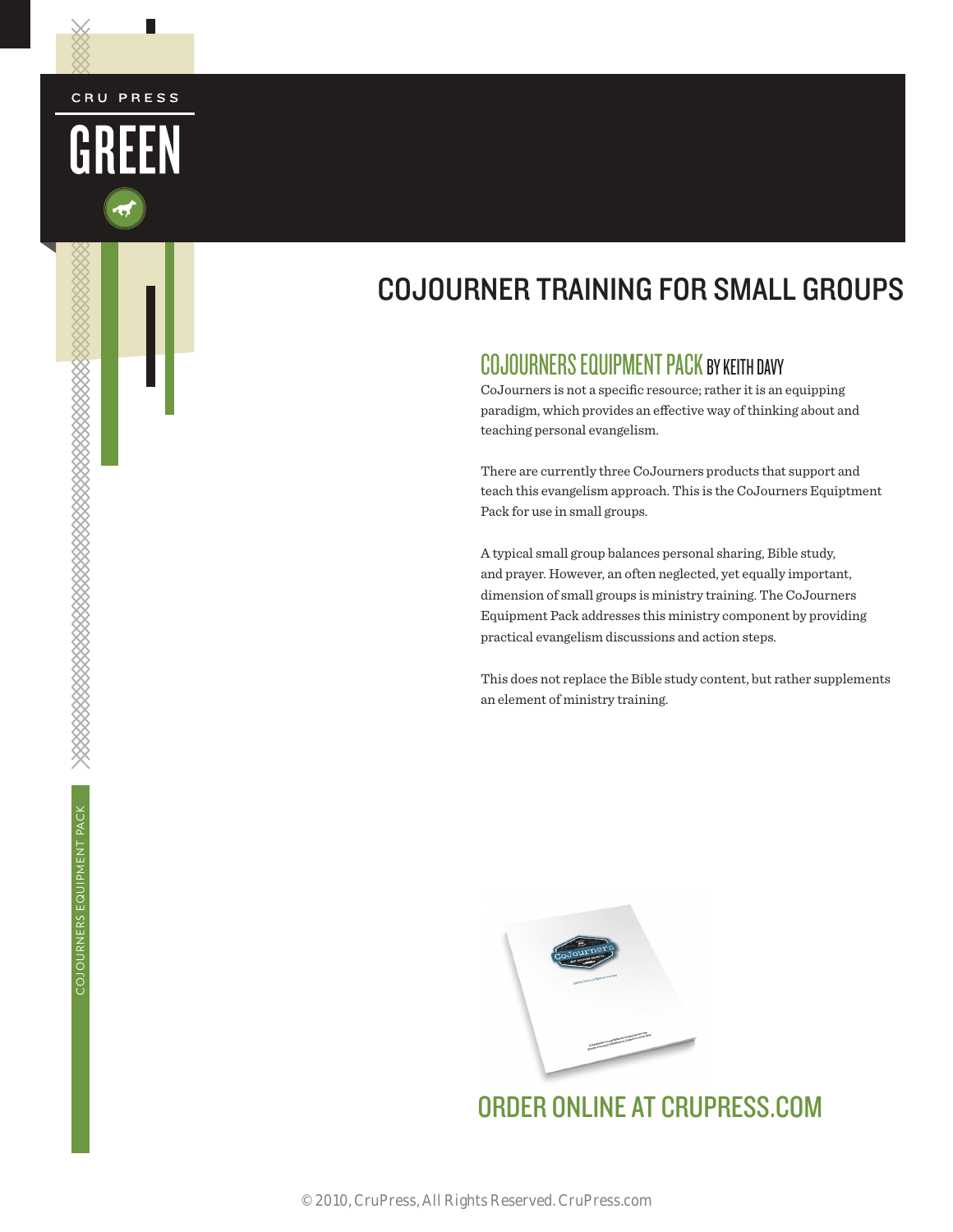## Windows of the Soul

**COJOURNERS No\_ 2.1 | EXPLORER**

Is there a window in the room? Stand on the other side of the room and describe what you can see through it. Now move closer to the window. What do you see? There is a principle at work  $-$  the closer you get the more you see.

The same principle works within everyday conversations. Casual comments can often be windows to a person's soul. These are conversational clues. On the surface they appear to be casual comments, but if you investigate with questions, you discover there is much more to be seen.

### *Discuss*

- Name examples of common conversational clues you might hear.
- Can you think of a recent example?

## • What questions might you ask

- to explore a conversational clue?
- Read Colossians 4:5. How could exploratory questions help you obey this instruction?

### *Action Plan*

Pray that God will make you alert to comments that could be windows to the soul. Be prepared to ask probing questions to see what is behind the comment. Keep a journal or list of the conversations that result to share in your next small group meeting.

#### *Summary*

 $\bullet$ 

Investigate revealing comments to get below the surface.

## Praying for You

**COJOURNERS No\_ 2.2 | EXPLORER**

Prayer is perhaps the most common spiritual experience in America. More than 80 percent of Americans claim to pray to God. Prayer can provide a door through which to enter others' spiritual journeys. How? By simply asking others how you can pray for them. The request reflects a generally acceptable act of kindness. The answer often reveals a significant need.

Approach a number of acquaintances this week and say, "I try to pray for others, rather than just praying for myself. I was wondering if there is anything you would like prayed for. It could be school, family, relationships, finances, or whatever." If they share something, ask a few questions to understand more about the issue and its importance. Affirm their concern and assure them of your prayers.

Next week, be sure to ask the acquaintance about the issue. Ask if there has been an answer, or, if there is anything else they would like you to pray for?

### *Discuss*

- How do you think others will respond to the offer for prayer?
- Who would you like to approach about prayer?

### *Action Plan*

Pray that God will use these attempts to open doors into the journeys of others. Journal your encounters and share them at your next meeting. If appropriate, pray together for any who shared prayer requests.

### *Summary*

The offer of prayer can open the door to a person's inner life.

 $\bullet$ 

## Power Tools

**COJOURNERS No\_ 2.3 | EXPLORER**

Listening can reveal many insights into a person's spiritual journey. But through questions, you can discover so much more. Questions can guide conversations to deeper levels and into desired topics. Most conversations remain at a surface level. Questions have the power to take a conversation below the surface.

### *Discuss*

- What questions do you like to use to discover where a person is spiritually?
- How do you think most people would respond to each of the following questions?
- 1. What was your religious background as a child?
- 2. What words would you use to describe your life spiritually?
- 3. Do you have a spiritual belief of any kind?
- 4. What don't you believe?
- 5. Have you ever experienced God? If so, how?
- 6. Has anything dramatic happened that has conviced you that God is real?
- 7. Is there a heaven and a hell?
- 8. If you were to die tonight, how sure are you that you would have eternal life? Why?
- 9. What barriers keep you from trusting God?
- Brainstorm more good questions.

### *Action Plan*

Choose a question to ask a number of acquaintances this week. Conversationally explore their answers with other questions. Journal your conversations to share and discuss at your next small group meeting.

### *Summary*

 $\bullet$ 

Questions are the power tool to explore others' lives.

# What's Your Story

**COJOURNERS No\_ 2.4 | EXPLORER**

Every person's spiritual journey has a past, a present and a future. To understand their journey, you need to explore where they have been, where they are and where they are going. Good questions can help people tell their story.

## *Explore where they've been*

- What was your religious background as a child?
- Was it positive, neutral or negative for you? Why?

### *Explore where they are*

- How would you describe your spiritual belief?
- Who is Jesus to you?

### *Explore where they are going*

• Lately, do you think you have been moving toward God, away from God or staying about the same?

• On a scale of 1-10, how would you rate your desire to know God personally?

#### *Discuss*

• Whose spiritual journey would you like to explore?

### *Action Plan*

Pray for opportunities to explore the spiritual journey of those who you have discussed. This week ask permission: "I really enjoy hearing about others' spiritual experiences and I've never heard much about yours. Can I ask you some questions?"

#### *Summary*

An explorer helps others tell their spiritual story.

 $\bullet$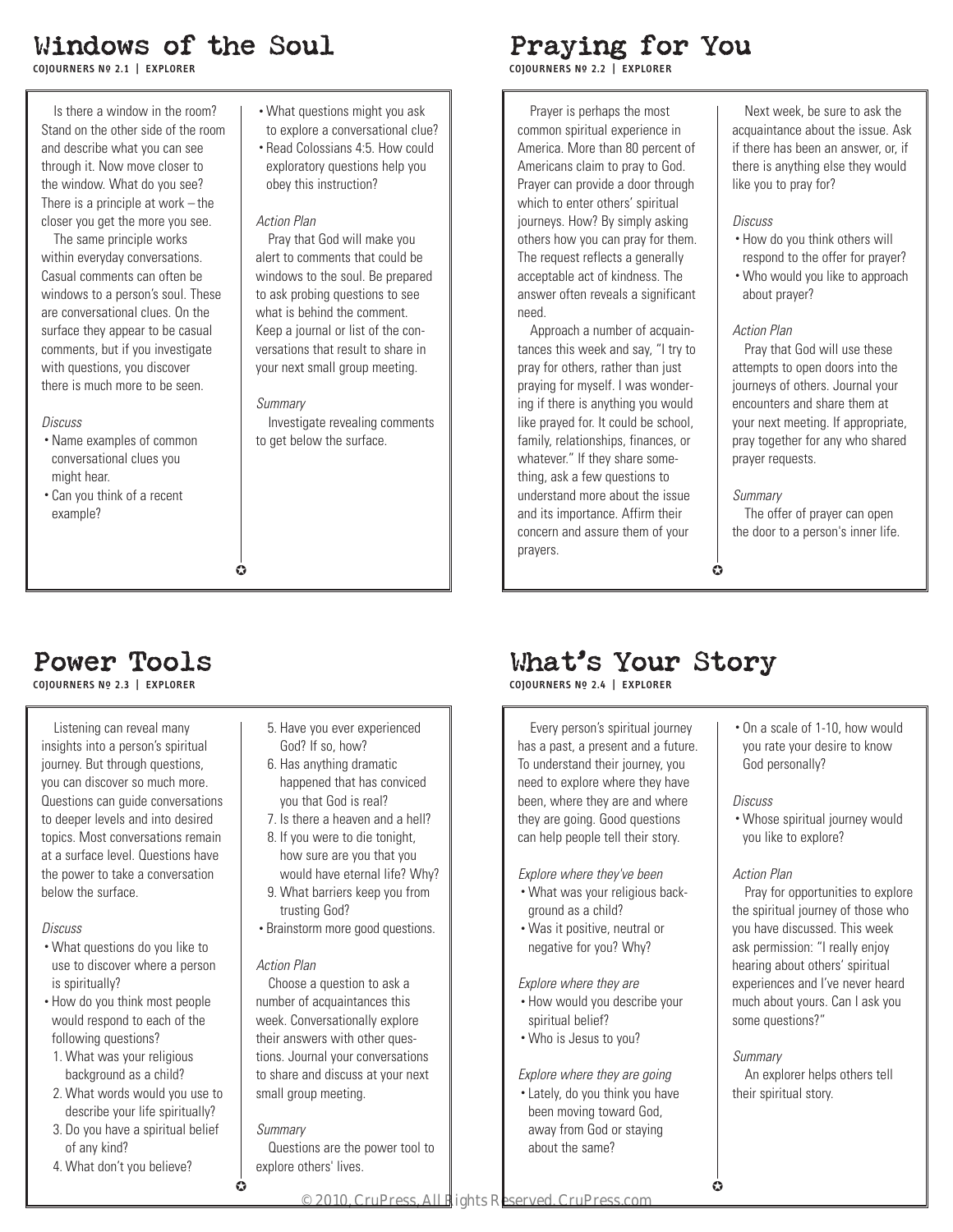# Traveling Companions

**COJOURNERS No\_ 3.1 | GUIDE**

Spiritual journeys are best made in the company of others. In Jesus' ministry, crowds of curious, interested and seeking people were often found together with the apostles and other followers. Jesus often ministered to both groups together. For example, read Mark 8:34-38.

As you enter into someone's spiritual journey, seek to guide the person into two relational environments. First, introduce the individual to some friends who are already following Christ. These relationships will help provide encouragement to continue on. Second, invite the individual to a larger gathering of believers so he can see and experience the fellowship of the body. A healthy Christian community will water the truth of the gospel with the

love of God's people. That's an ideal environment for the seed of the gospel to take root in a life.

### *Discuss*

- When did you first begin to form Christian friendships? What difference did it make for you?
- What was the main community of believers that God used in your own spiritual journey?

### *Action Plan*

Plan an activity and invite the individuals that you are praying for and seeking to reach. It could be a recreational event, a party or whatever. This will give them a chance to form other Christian friendships.

### *Summary*

 $\bullet$ 

Relationships are vital for those journeying toward Christ.

## Embarking Together

**COJOURNERS No\_ 3.2 | GUIDE**

A guide shows the way for traveling companions. Spiritually, this can be done in a relationally sensitive manner. The key is to ask permission.

- Can I tell you a little of my story?
- Can I show you what has really helped me?

An important word to use when asking permission is "sometime."

• Sometime, I'd like to show you what has helped me understand my relationship with God and see what you think. Would you be up for that?

Asking to do something sometime (as opposed to right now) takes pressure off the moment. A positive answer expresses openness. Set up a time to talk over coffee or lunch. The prearranged time provides an ideal setting to talk. Both parties know the topic of discussion, so there is no awkwardness about bringing it up.

What if she says she's not interested? Asking permission has not harmed the relationship. Asking demonstrates respect.

### *Action Plan*

Try it out. Break up into threes. Take turns asking permission of each other, with the third person observing. After each has had a turn, discuss the approaches. What was best? What suggestions do you have?

This week ask two people a "sometime" question. When they respond positively, set up an opportunity to talk. Enlist others from your group to pray for these discussions.

### *Summary*

The place for a guide to begin is by asking permission.

## $\Omega$

## First Hand Experience

**COJOURNERS No\_ 3.3 | GUIDE**

How much must a person know and say to be an effective witness? Turn the question around and discuss: How little can a person know and say and still be a powerful witness?

Read John 4:28-30, 39-41. Refer to the earlier part of the chapter to discover insights about the Samaritan woman.

- What had she experienced in life?
- What did she know about Jesus?
- What did she tell the people she knew about Jesus?

• What impact did she have? Was the Samaritan woman

an effective witness? Absolutely. She led her entire village to check out Jesus.

### *Discuss*

The Samaritan woman expressed her encounter with Jesus in a sentence and an invitation. Take turns trying to share your experience with Jesus in a sentence or two. Evaluate your initial attempts. Were they intriguing? Inviting?

### *Action Plan*

This week prepare a twosentence statement of your experience with Jesus. Pray for an opportunity to share it with someone else to spur further conversation about Jesus.

### *Summary*

 $\bullet$ 

An intriguing sentence can spark the spiritual interest of others.

# Showing the Way

**COJOURNERS No\_ 3.4 | GUIDE**

A guide must not only know the way, he or she must have the ability to show the way to others. The way to Jesus is found in the gospel. Read Romans 1:16 and Romans 10:14, 15.

You understood the gospel when someone explained it to you. You will also learn to share the gospel as others show you how. Read 1 Corinthians 15:3-8 and 2 Timothy 2:2.

### *Discuss*

- On a scale of 1-10, how confident are you that you can clearly explain the gospel to others and lead them to Christ?
- Who do you know who could teach you how to communicate the gospel effectively?

You may learn to share the gospel from someone with more experience, such as your Bible study leader, a Christian leader, etc. Or, you may attend a training seminar or read a book on witnessing.

### *Action Plan*

Make a plan with your small group to get training in how to share the gospel with others.

### *Summary*

The gospel is the most important tool to guide someone to Jesus.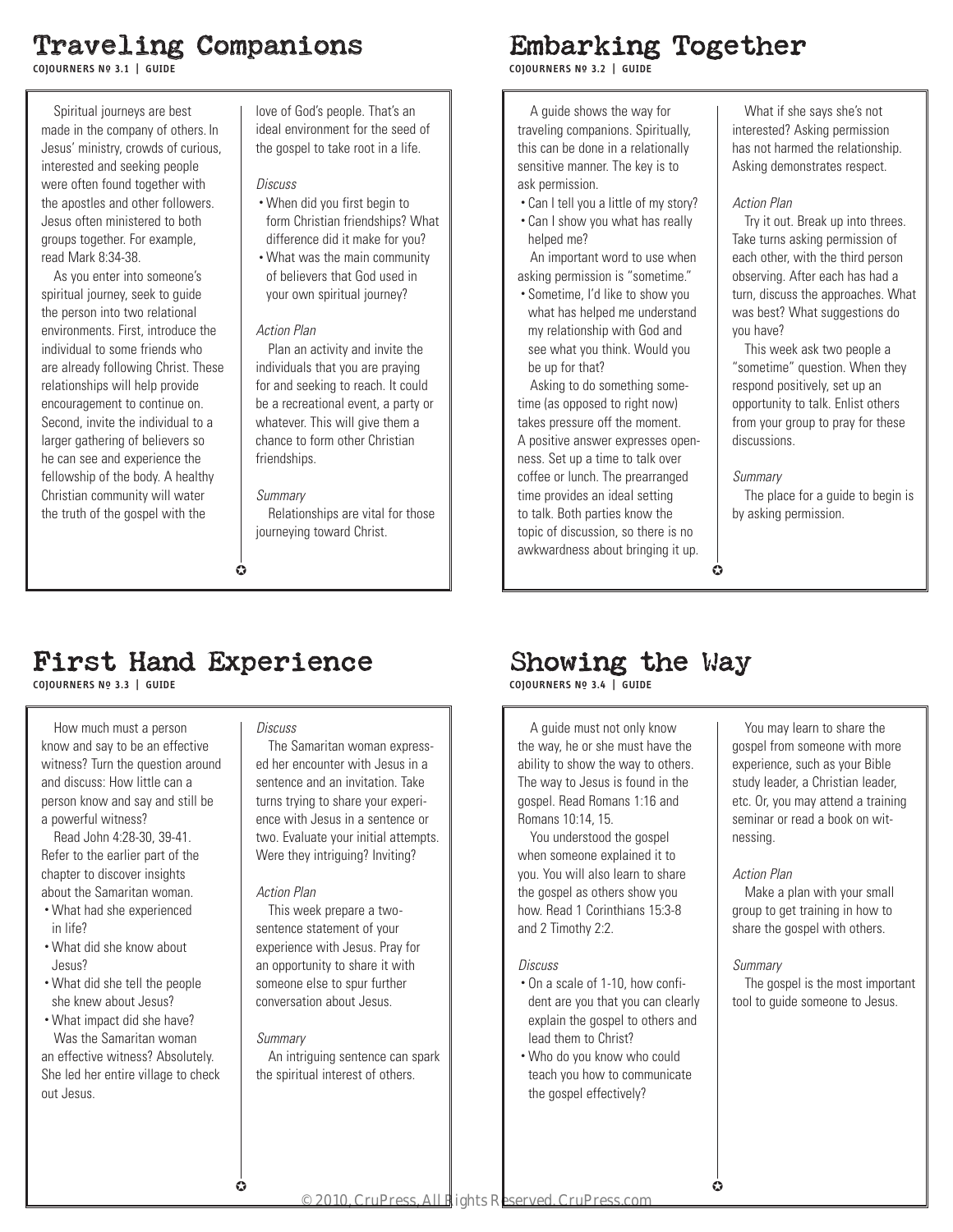# Obstacles

**COJOURNERS No\_ 4.1 | BUILDER**

Obstacles such as intellectual issues, emotional baggage or a lack of desire cause many people to get stuck in their spiritual journeys. What they need is someone to build a bridge that helps them over the obstacle. But first, we need to identify and understand the issues.

### *Discuss*

- Brainstorm a list of common obstacles that keep people from Christ. Be specific.
- In your opinion, what are the three most common obstacles on your list?
- Read 2 Corinthians 4:4 and 10:4, 5. What insights do these verses provide about obstacles?
- What other verses give insights into dealing with spiritual obstacles?

When a person is spiritually stuck, rarely is there just one issue. Normally there is a cluster of issues that together make a seemingly insurmountable barrier. Whatever a person's obstacles may be, remember they are ultimately spiritual issues. Therefore, the first response should be prayer.

### *Action Plan*

Consider those whose spiritual journeys you have begun to enter or explore. What obstacles have you become aware of? Take time to conversationally pray for spiritual breakthroughs in their lives.

### *Summary*

 $\bullet$ 

Though there are many obstacles that keep people from Christ, they are all spiritual.

# Beginning to Build

**COJOURNERS No\_ 4.2 | BUILDER**

When a person comes to an obstacle on their path, they need a bridge to help them get over it. Spiritually, it's the role of the builder to provide such a bridge.

The place to begin is by understanding a person's issue. There are three elements to a good beginning in bridge building:

- 1. Understand the issue and know why it's important. Good questions will help you, such as, "What is it that keeps you from considering Christ?"
- 2. Let the person know you understand the issue. Express your understanding so she knows you have heard her. "What I hear you saying is…"
- 3. Affirm the significance of the issue. He needs to know you consider the issue significant as well. "I see what you mean. I don't want to minimize what

you're saying, but can I share something that has helped me?" When you affirm a genuine understanding of an issue it brings you beside the person, rather than against them, as in a debate. It places you in position to help them overcome the obstacle, if they are willing.

### *Action Plan*

Try it out. Break into groups of threes. Have one person take the role of someone who is spiritually stuck. Let another try to understand the issue conversationally, while the third observes. After each has had a turn, discuss the approaches. What was best? What suggestions do you have?

### *Summary*

Bridge building begins with understanding.

 $\bullet$ 

## Master Builder

**COJOURNERS No\_ 4.3 | BUILDER**

Jesus was the master when it came to building bridges to help people on their spiritual journeys. But he didn't always use the same bridge. Nor did he always have the same results.

*Read John 4:1-26.* 

- What obstacles stood in the way of the Samaritan woman's journey to God?
- How did Jesus deal with them?

### *Now read Mark 10:17-23.*

- What obstacles were in the way of this young man?
- How did Jesus seek to help the young man overcome his issues?

### *Now compare the two incidents and the results*.

- What insights do you gain?
- What principles of building bridges can you learn from Jesus?

### *Action Plan*

Take time this week to re-read the two incidents above. Meditate on how Jesus sought to help each person. Ask God to make you an effective bridge builder. Remember, we can provide a bridge and encourage someone to continue on, but ultimately the decision is up to the individual.

### *Summary*

 $\bullet$ 

Jesus is the best model of a bridge builder.

# Gentle Persuasion

**COJOURNERS No\_ 4.4 | BUILDER**

When people are stuck on their spiritual journey, they need help to think differently about the issue. That is the role of gentle persuasion. Your experience can help them. What has helped you think differently?

- There are three common bridges. 1. The Bible–What verses speak
- to this issue? 2. Questions–Is there a way you can frame the issue differ-
- ently by asking another set of questions? 3. Stories–Is there a story or an
- illustration that will help the person see the issue in another way?

### *Discuss*

- Identify a common obstacle that keeps people from coming to Jesus.
- What verses speak to the issue? What questions can you use to reframe the issue? What story or illustration could be used?

### *Action Plan*

Review the obstacles you have identified in conversation with others. Try to think of an appropriate bridge you could use next time someone brings up each issue.

### *Summary*

 $\Omega$ 

Gentle persuasion helps you build bridges for others who are stuck.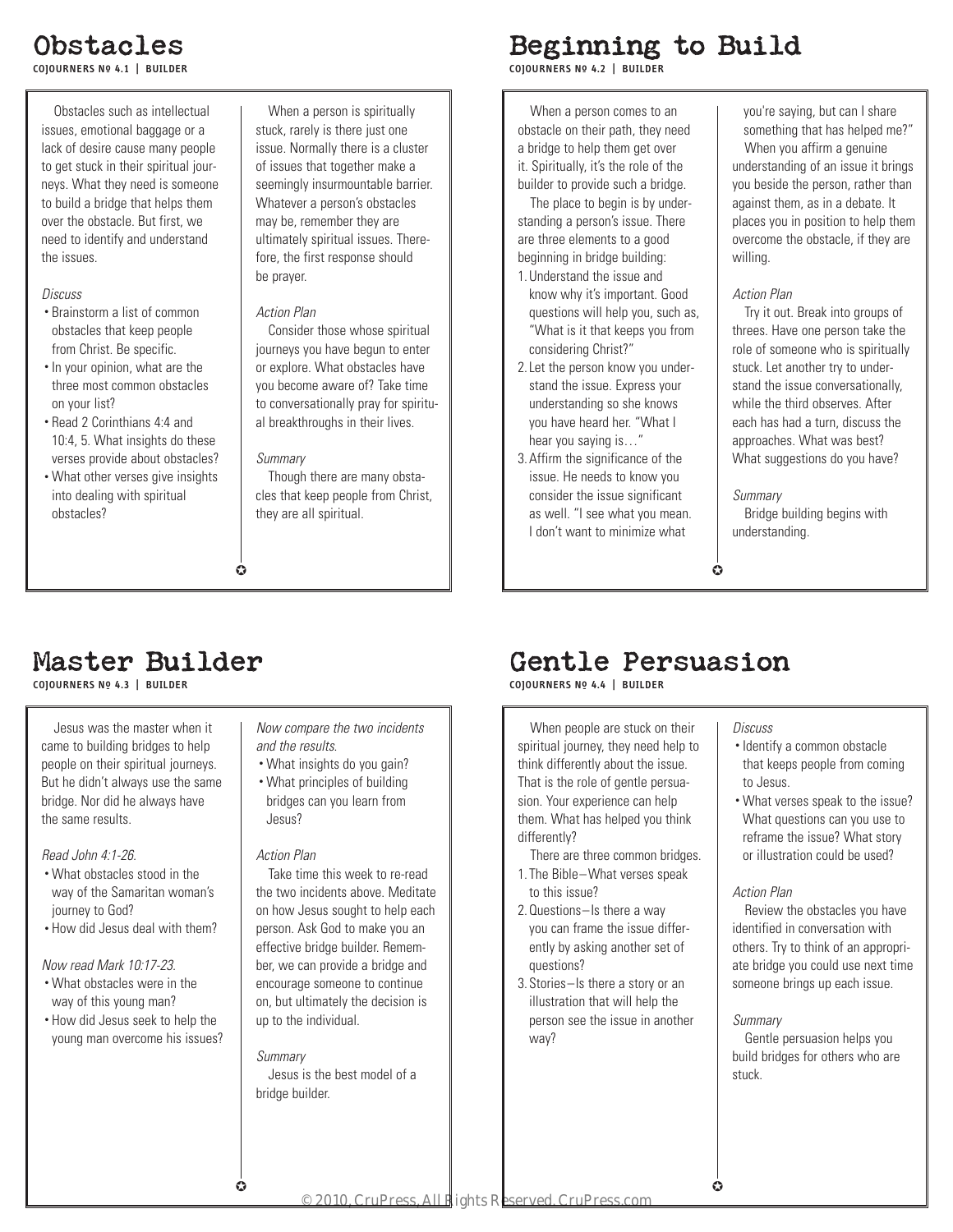# Turning Points

**COJOURNERS No\_ 5.1 | MENTOR**

As you explore other peoples' spiritual journeys, you will discover a number who have come to know Christ, but who now appear to be struggling or headed in the wrong direction. What they need is help getting turned around.

The *Satisfied?* booklet contains a message applicable for this situation. It communicates four key principles:

- 1. The Divine Gift–God has given us his Spirit so that we can experience intimacy with him and enjoy all he has for us.
- 2. The Present Danger–We cannot experience intimacy with God and enjoy all he has for us if we fail to depend on his Spirit.
- 3. The Intimate Journey–By walking in the Spirit we increasingly experience intimacy with God and enjoy all he has for us.

4. The Empowering Presence– We are filled with the Spirit by faith, enabling us to experience intimacy with God and enjoy all he has for us.

Each principle is illustrated with verses from the Bible and helpful diagrams. Questions help apply the message to the struggling believer.

### *Action Plan*

Pray for the believers you know who need a turning point. Ask God to give you the opportunity to share the *Satisfied?* booklet with them. You may acquire *Satisfied?* booklets from a Campus Crusade staff member.

### *Summary*

 $\bullet$ 

Understanding the ministry of the Holy Spirit will help struggling believers turn around.

## Care Package

**COJOURNERS No\_ 5.2 | MENTOR**

When people come to Christ, they are particularly vulnerable to difficulties and distractions that can spiritually derail them. They need mature believers to encourage them.

The apostle Paul's relationship to the new believers in Thessalonica provides an excellent model for us. Like Paul, we can care for new believers in five ways:

- 1. Pray for them. (1 Thessalonians 1:2, 3; 3:10, 11-13)
- 2. Spend time with them. (1 Thessalonians 2:1-20, especially 2:8)
- 3. Write to them, or provide them something appropriate to read. (1 and 2 Thessalonians)
- 4. Connect them with other believers. (1 Thessalonians 1:3; 3:6; 4:9, 10; 5:11, 12-15, 26-27)
- 5. Have another Christian leader connect with them. (1 Thessalonians 3:1, 2)

### We can't guarantee another person will grow to spiritual maturity (Mark 4:13-20). But we can and should do all we can to help them grow.

### *Action Plan*

Identify younger believers who you know need a spiritual mentor. Which of the five can you do to encourage them in their spiritual journey? Plan to get started this week.

### *Summary*

 $\bullet$ 

Young believers need an active caregiver to help them grow.

# Life Connections

**COJOURNERS No\_ 5.3 | MENTOR**

People grow spiritually in the context of relationships, and mentors can be the ones to guide new believers into these healthy communities of relationships.

Followers of Christ need three primary relationships. They are:

- A mature believer to help them grow. This may be you.
- A group of friends with whom to grow. This may become their small group.
- A community to be involved with. This is a larger fellowship of believers.

Help the new believer quickly form two out of the three primary relationships. A believer who is lacking all three will not grow. A believer who has only one primary relationship, regardless of which one, has little prospect for sustained growth. But we can expect

healthy growth for someone with two out of the three. Three out of three is the ideal greenhouse environment.

### *Discuss*

Which of the three were most significant in your spiritual growth? Why?

### *Action Plan*

Identify four to six Christians, perhaps newer believers, who you have a concern for their spiritual growth. How is their growth environment with respect to the three primary relationships? What can you do individually and as a group to help them have at least two of the three?

### *Summary*

 $\bullet$ 

Relationships are needed for healthy spiritual growth.

# Life Concepts

**COJOURNERS No\_ 5.4 | MENTOR**

The early days in a new believer's journey can be filled with struggles. Many will face these five common issues:

- 1. Being uncertain: Am I really a Christian?
- 2. Feeling unworthy: I am bad because I still sin.
- 3. Being unable: I don't have what it takes to live the Christian life.
- 4. Being unprepared: Why do I struggle with wrong desires?
- 5. Being undeveloped: How do I grow in my Christian life?

Which of these struggles have you experienced? Share personal examples.

A spiritual mentor will help a young believer prepare in advance and possibly avoid these common struggles. Understanding and experiencing the Bible's answer is the best preparation. Five excellent passages that address these issues are:

1. Uncertainty–1 John 5:11-13 2. Unworthiness–1 John 1:5-2:2 3. Unable–1 Corinthians 2:12-3:4

- 4. Unprepared–Galatians 5:16-26
- 5. Undeveloped–Acts 2:42-47

### *Action Plan*

These issues and passages can be discussed together with a young believer by using *Life Concepts*. You can download copies of *Life Concepts* from *www.godsquad.com/Squadroom /Discipleship/lifeconcepts.htm*  or acquire them from a Campus Crusade staff member. Study and master one concept a week and prepare to share them with others.

### *Summary*

 $\Omega$ 

A mentor grounds new believers in essential Biblical concepts.